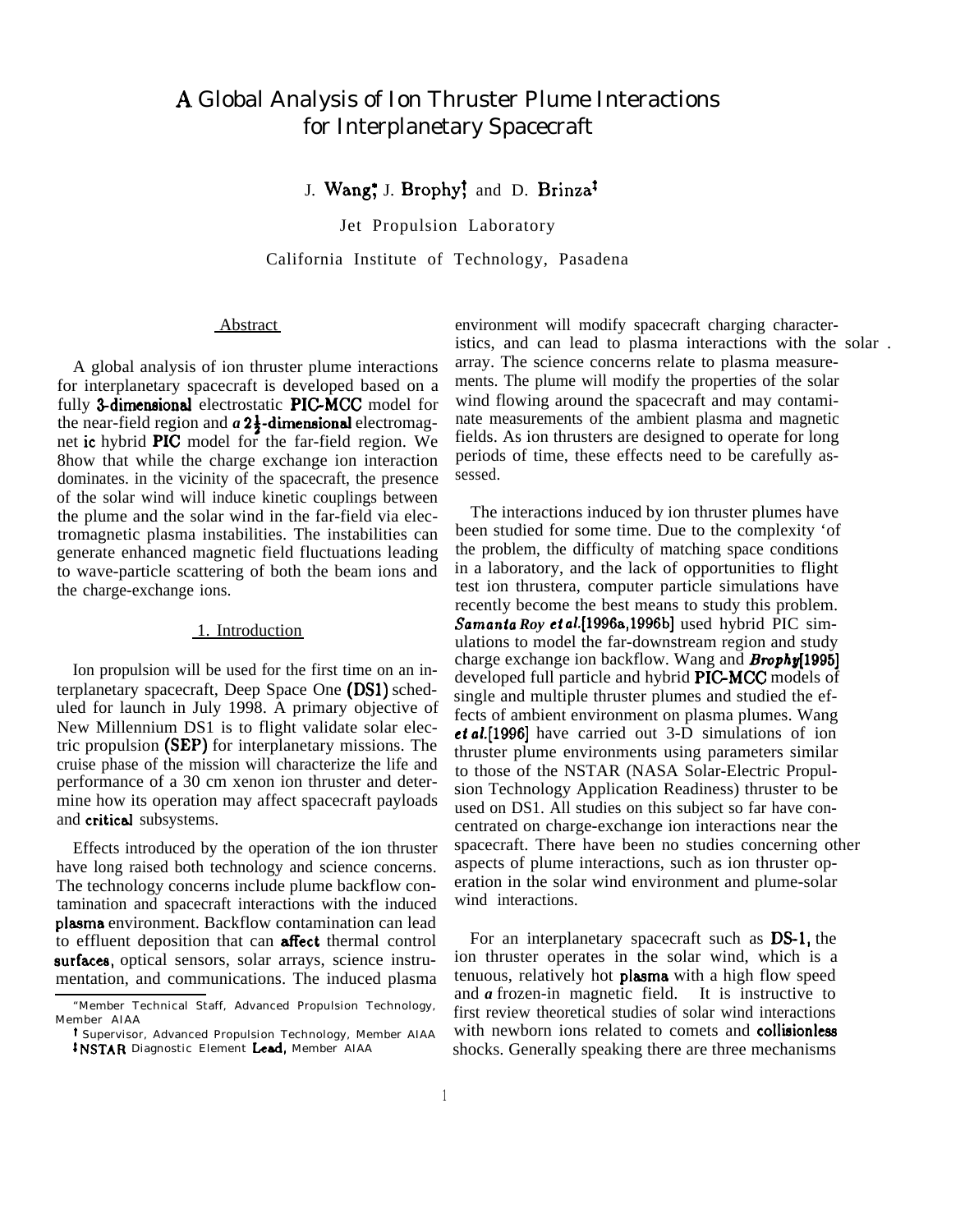by which newborn ions may interact with solar wind pkma and magnetic fields. The first is particle/particle Coulomb collisions which is relatively weak due to the low density of the solar wind. The **second** process is cyclotron pickup, in which the motional electric field of the solar wind accelerates the newborn ion which then gyrates around a magnetic field line. The third mechanism is scattering of the ions by wave/particle interactions. The consequences of the collisionless second and third mechanism are studied in numerous papers for homogeneous plasmas. For instance, **Wuand** Davidson[1972] are among the first to point out that the newly ionized particles in the solar wind can result in collective instabilities that generate large-amplitude electromagnetic waves. Gay et al.[1984, 1986] presented linear theories and 1-dimensional simulations of electromagnetic instabilities driven by a cool ion beam parallel  $\alpha$  anti-parallel of the solar wind magnetic field. Omidi and **Winske**<sup>[1987]</sup> performed hybrid simulations on the kinetic processes associated with solar wind mass loading due to pickup of cometary ions and the formation of cometary bow shocks. A review of electromagnetic ion/ion instabilities in space plasmas is found in [Gary,1991].

Solar wind/ion couplings have never been examined within the context of ion propulsion. In principle, kinetic couplings between the solar wind and new born ions could also occur to an ion thruster plume in the solar wind. However, since the properties of an ion thruster plume are very different from that of cometary ions or cosmic ray particles (for instance, the density of the plume is much larger than that of the solar wind), it is not clear whether any plume-solar wind interactions could occur, and if they can, what the consequences would be.

In this paper we study ion thruster plume interactions in the solar wind. We present an analysis which includes both the near-field ion thruster induced plasma environment and far-field plume-solar wind coupling, We first briefly discuss the properties of the plssmaa emitted from the NSTAR ion thruster and that of the solar wind in section 2. In section 3, we study plume interactions in the near-field of spacecraft, which establishes the properties of the ion thruster plume. In section 4, we study plume solar wind interactions. In particular we investigate whether any plume-solar wind coupling may occur via collisionless mechanisms. Section 5 contains a summary and conclusions.

#### 2. Ion Thruster Plasma and Solar Wind Plasma

The Ion Thruster Plasma

In ion thrusters, propellant ions are accelerated electrostatically by a system of grids to forma high velocity beam; neutralizing electrons are emitted from the neutralizer in conjunction with the beam ions, Thus the ion thruster plume is composed of propellant **efflux** (including beam ions, neutralizing electrons, and **neutrals** that escape through the ion optics and from the neutralizer), nonpropellant efflux (material sputtered from thruster components and the neutralizer), and a **low**energy plasma generated through charge-exchange collisions between energetic ions and the neutrals within the plume,

The 30 cm xenon NSTAR thruster to be used on **DS1** has an input power range of 600 to 2500 W. Under typical operating conditions, the beam current is about 1.76 A; and the exit beam velocity is about  $3.5 \times 10^6$  cm/s (beam ion kinetic energy about 1 keV); Near thruster exit, the temperature of beam ions is about 0.04eV  $({\sim} 500 \text{ K})$  and the temperature of the neutralizing electrons is in the range of  $1-5$  eV. From these **param**eters, the average beam ion current at thruster exit is  $J_{M0} = I/\pi r_T^2 \simeq 24.9A/m^2$  and the average beam ion density at thruster exit  $n_{b0} = J_{bi0}/ev_{bi} \simeq 4.4x \; 10^9 cm^{-3}$ . The propellant ions form a divergent beam with a divergence half angle about 15 to  $20$ <sup>"</sup> due **to** the curvature of the thruster exit surface. The radial beam current density profile may be **assumed** to follow a Gaussian distribution, although the actual distribution may be more peaked at the center.

The propellant that remains unionized flows out of the thruster exit in free molecular flow at thermal speeds corresponding to the thruster wall temperature  $(\sim 500$ K). The density of the neutral plume near the thruster exit is about  $10^{12}$  cm<sup>3</sup> and remains quasi-steady due to the low charge-exchange collision rate. For  $v_{\mathbf{M}} \simeq$  $3.5 \times 10^4$  m/s, we find that the charge-exchange collision cross section  $\sigma_{\text{cex}} \approx 3.5 \times 10^{-15} \text{ cm}^2$ . Hence, at thruster exit, we find the **charge-** exchange ion producsho a to mis, we find that the entarge exchange com<br>sion cross section  $\sigma_{\text{cex}} \approx 3.5 \times 10^{-15} \text{ cm}^2$ . Hence, at<br>thruster exit, we find the **charge**-exchange ion produc-<br>tion rate  $\frac{d n_{\text{cex}}}{dt} = \approx 2.4 \times 10^{13} \text{ cm}^{$ amount of neutrals may also undergo photoionization or charge-exchange ionization in the solar wind.

# The Solar Wind Plasma

The solar wind is a tenuous, relatively hot plasma which flows radially outward from the sun, Since the magnetic field is approximately "frozen" in the conducting solar wind, the solar magnetic field is convected out into space by the solar wind. The expansion of the solar wind plasma across the interplanetary magnetic field also induces *a* motional electric field in the reference frame at rest with respect to the Sun,  $\vec{E}_{o} = -\vec{v}_{sw} \times \vec{B}_{o}$ . In the reference frame of the solar wind,  $\vec{E}_o \simeq 0$ . The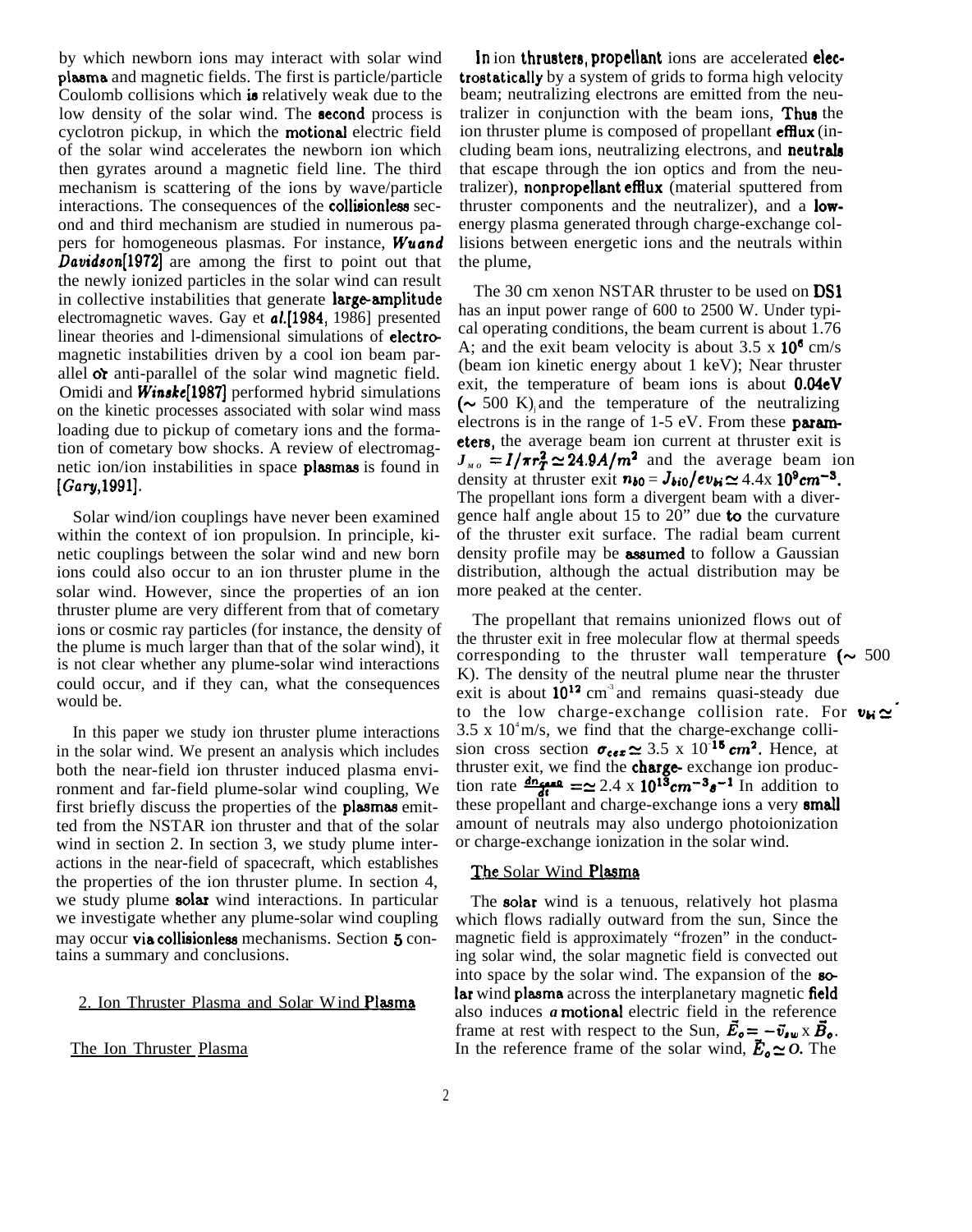solar wind parameters may undergo substantial variation, but typical values are: solar wind density  $(n_{\infty} \sim$ 1 cm-3), solar wind flow speed  $(v_{\bullet w} \sim 350 \text{ km/s})$ , solar wind ion temperature (T<sub>i</sub> $\sim$  10 eV), and solar wind magnetic field magnitude ( $B_0 \sim 10$  nT). Modest variations in these parameters should not correspond to qualitative changes in the solar wind interaction with the ion thruster plume. In contrast, the angle between the solar wind flow velocity  $\vec{v}_{\ell w}$  and the interplanetary magnetic field  $\tilde{B}_{o}$ ,  $\alpha$ , can vary from 0° to 90" and is *a* crucial parameter in much of the physics involved.

# 3. Near-Spacecraft Plume Environment

We first review ion thruster plume interactions near the spacecraft. As the solar wind density is about 1 cm<sup>3</sup>, it is appropriate to neglect the solar wind plasma as a first approximation. Under the solar wind magnetic field, the **gyroradius** for the beam ions and the charge exchange ion is much **larger** than the size of the spacecraft, Hence, the solar wind magnetic field can also be neglected for the near-field region. Thus, the interaction is electrostatic.

During normal ion thruster operation, electron **emis**sion keeps the exhaust plume quasineutral and prevents the spacecraft from charging up significantly. Typically the spacecraft potential  $\Phi_{\bullet/\epsilon}$  is much lower than that of the beam ion kinetic energy,  $|e\Phi_{e/e}| \ll KE_{bio}$ . In the absence of an external electromagnetic field, the beam ions follow nearly line-of-sight trajectories because the electric field within the plume is too small to perturb their motion. Hence, the core region of the ion beam will keep its coherent structure. The electrons are much more mobile than iona, so the center of the plume has a positive potential. This potential causes the slowly moving charge-exchange ions to move transversely out of the plume.

Wang et al. [1995,1996] have developed *a* fully threedimensional hybrid particle-in-cell with Monte Carlo collision model of the near-field plume environment. In this model, the ions are represented by individual **super**particles and the electrons are assumed to have *a* fluid response in which the density is given by the **Boltz**mann distribution. A typical simulation setup is shown in Fig. la. The spacecraft is modeled as a 3-dimensional box structure with a conducting surface and a surface potential  $\Phi_{\mathbf{w}}$  relative to the ambient. At each time step, the propellant ions are injected into the simulation **do**main from the thruster exit to form a beam described by

$$
|J_{bi}| \simeq J_{bimax} \exp(-(r/r_T)^2) r \leq r_T
$$

The initial beam divergent **half angle is** taken to be about 15°. The neutral plume is treated as a steady state background produced by a free molecular flow, A Monte Carlo representation of particle collisions is utilized to model the charge-exchange collision between the beam ions and the neutral background. The **charge**exchange ions are generated according to

$$
\frac{dn_{ces}}{dt} = n_{bi}n_{n}v_{bi}\sigma_{ces}(v_{bi})
$$
 (1)

based on the beam ion and neutral density profile. The trajectory of each charged particle is integrated from

$$
\frac{dm\vec{V}}{dt} = \vec{F} = q(\vec{E} + \vec{V} \times \frac{\vec{B}}{c}), \frac{d\vec{x}}{dt} = \vec{V}
$$
 (2)

using a standard leapfrog scheme, and the selfconsistent electric field is obtained from the Poisson's equation

$$
\nabla^2 \Phi = -4\pi \rho \tag{3}
$$

Since computationally it is not feasible to set the simulation domain large enough for the outer boundary to be the undisturbed ambient, a Neumann condition  $\nabla^{\Phi_n}$  = O is used at all outer boundaries of the simulation domain.

Some typical simulation results are shown in Figs. 2 and 3. For this simulation, the spacecraft is taken **to** be a cubic box with dimension  $\mathbf{1}\mathbf{m} \times \mathbf{1}\mathbf{m}$ . The spacecraft is located at  $2 \le z \le 16$ ,  $15 \le y \le 29$ , and  $15 \le z \le 29$ . The thruster exit center is located at  $x = 18$ ,  $y = 22$ , and  $z = 22$ . The thrust direction is in the x direction. The grid resolution is taken to be  $d_{cell} \simeq 5.2$ cm. The spacecraft potential is taken to be  $\Phi_{\bullet}/c/T_{\bullet} \simeq -3$ . Fig.2 shows the contours of potential and the total ion density and the vectors of the charge-exchange ion current density on *a xy* plane cutting through the spacecraft and thruster center. Fig.3 shows contours of the charge exchange ion density on a xy plane cutting through different **z** locations. We find that the outflow of the charge-exchange ions forms a wing-shaped structure. Once outside the plume, the charge-exchange ions come under the influence of the potential of the spacecraft sheath. As the spacecraft potential is typically negative, these ions will therefore be drawn back to the spacecraft.

# 4. Far-Field Plume-Solar Wind Interactions

# Formulation and Approach

 $\mathcal{L}$ 

We next consider ion thruster plume in the solar wind plasma. The global scale plume-solar wind interaction is illustrated in Fig.lb. For convenience, we choose a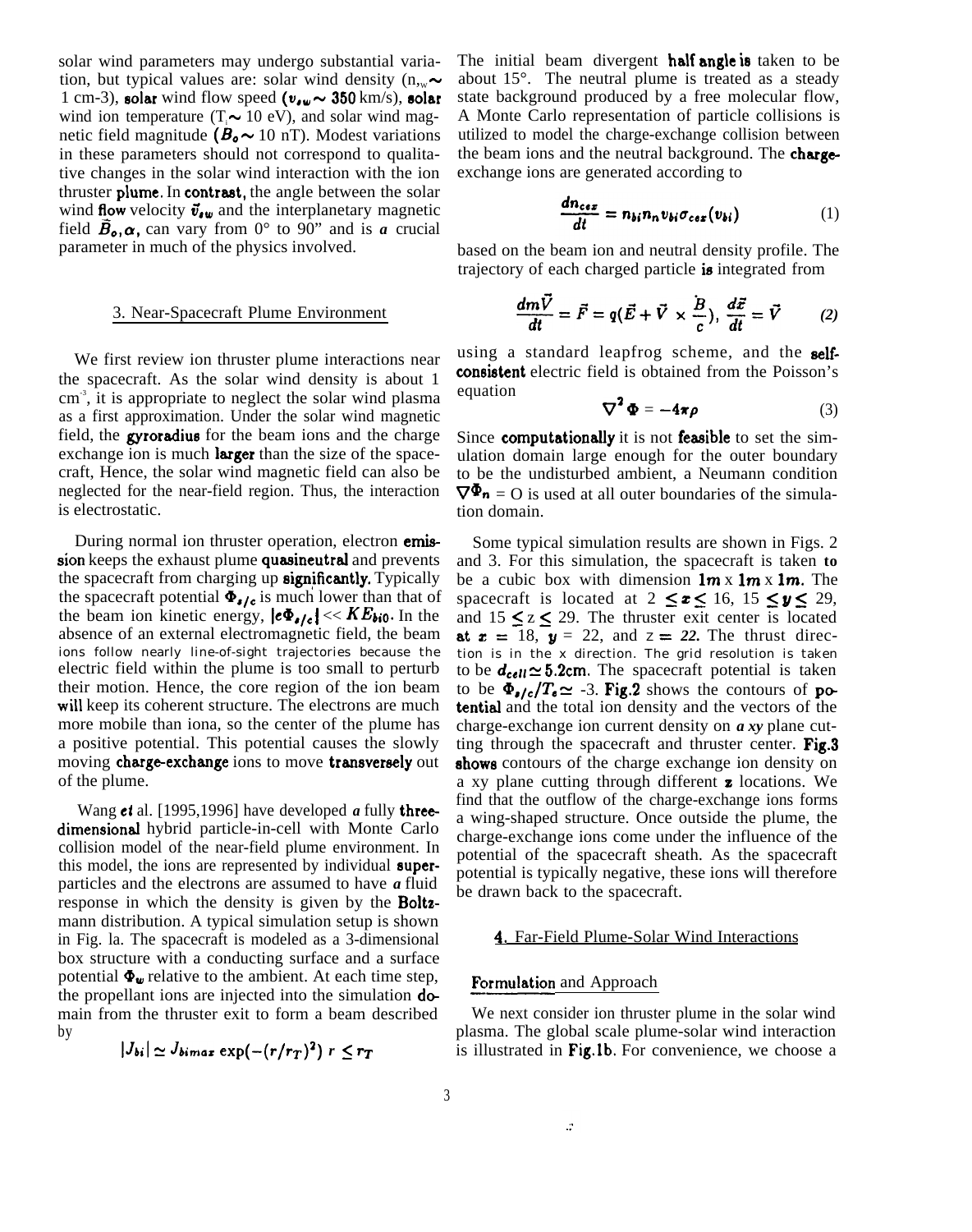reference frame moving with the solar wind, Hence the solar wind sees a plume move with a relative velocity  $-\vec{v}_{\textit{sw}} + v_{\textit{plume}}$ . As  $\vec{v}_{\textit{sw}}$  is much larger than the beam ion velocity, the relative drift velocity between the solar wind and the plume is dominated by the solar wind flow **speed.** Hence, we do not need to distinguish between the beam ions and the charge-exchange ions. Since our emphasis is on the consequences of the **collisionless** process, we shall consider a  $2\frac{1}{2}$ -dimensional (2 spatial components, three velocity and field components), homogeneous model shown in the right corner of Fig.1b. We take the relative velocity  $\vec{v}_{dX} = -\vec{v}_{dw} + \vec{v}_{plum}$  along the x direction, and the angle between x and the solar wind magnetic field to be a. Initially, the solar wind protons follow a **Maxwellian** distribution with a temperature of 10eV and the plume ions follow a drifting maxwellian distribution centered around  $\vec{v}_{dx}$  with a temperature of .04ev.

The plume-solar wind interaction has very different characteristics from the near-field plume-spacecraft interaction. While the plume-spacecraft interaction is electrostatic in nature, the couplings between the plume ion and the solar wind is electromagnetic in nature. While the plume-spacecraft interaction occurs in the vicinity of the spacecraft, the the **plume-solar** interaction would occur at a global scale. This is because, if any solar wind/ion coupling could occur, the characteristic electromagnetic wave length would be much larger than the spacecraft size. Hence, our approach differs from that discussed in section 3.

Our approach is based on electromagnetic hybrid particle simulation [ Winske and Omidi, 1993]. Since the interactions only concern the ion dynamics, the basic assumptions in our approach are a) the electrons are a massless fluid  $m_e = 0$  while the iona are treated as test massless fluid  $m_e = 0$  while the lona are treated as test<br>particles, and b) the displacement current  $\frac{\partial E}{\partial t}$  can be neglected in Ampere's law (for low frequency waves). Since we concern a **quasineutral** plasma in a global region, quaaineutrality is **assumed**. Therefore, the governing equations are

 $1)$  Quasineutrality:

$$
n_e = n_i \tag{4}
$$

2) Maxwell's equations in the low frequency approximation:

$$
\nabla \times \vec{B} = \frac{4\pi}{c} \vec{J} \tag{5}
$$

$$
\nabla \times \vec{E} = \frac{\partial B}{\partial t} - \frac{1}{c}
$$
 (6)

$$
\nabla \cdot \vec{B} = 0 \tag{7}
$$

3) The electron fluid equation in the limit of  $m_0 = 0$ :

$$
\frac{\partial n_{\epsilon} m_{\epsilon} \vec{V}_{\epsilon}}{\partial t} \Big|_{c^0} = -e n_{\epsilon} (\vec{E} + \vec{V} \times \frac{\vec{B}}{c}) - \nabla \cdot \mathbf{P}_{\epsilon} + e n_{\epsilon} \mathbf{R} \cdot \vec{J}
$$
\n(8)

where the electron pressure tensor is given by:

$$
\mathbf{P}_{\mathbf{e}} = n_{\epsilon} T_{\epsilon} \mathbf{I} \tag{9}
$$

and the **resistivity** tensor  $R = \eta I$  describes short wavelength, high frequency wave-particle interactions not explicitly included in the hybrid model.

4) Dynamic equation for individual ion particles

$$
m_i \frac{d\vec{v}_i}{dt} = \vec{F} = q(\vec{E} + \vec{v}_i \times \frac{\vec{B}}{c}) - q\eta \vec{J}, \ \ \frac{d\vec{x}_i}{dt} = \vec{v}_i \ \ (10)
$$

# Results and Discussions

In the simulations presented here we consider two flow conditions, the parallel flow ( $a = 0^{\circ}$ ) and the perpendicular flow  $((\alpha = 90^{\circ})$  conditions. We take the plume to solar wind density ratio to be  $n \times / n_{sw} \sim 100$ .

The simulation **results** are presented in Fig.4 through Fig.10. Due to computational limitations, an artificial proton mass of  $m_p/m_X = 16^{\degree}$  is used. This compresses the relative plume ion and solar wind proton gyroperiods but does not affect the qualitative picture of the physics. In the solar wind reference frame, the relative plume velocity normalized by the **Alfven** speed for the plume ions,  $v_{AX} = B_o / \sqrt{4 \pi n_X m_X}$ , is  $v_{dX}/v_{AX} \simeq 63.2$ ...

The velocity distributions for the plume ions and the solar wind protons for the  $\alpha = 0^{\circ}$  case are shown in Figs. 4 and 5, respectively. The distribution functions are **shown** for  $t\Omega_X = 0$ , 8., 16., 24, and 48. We find that the solar wind-plume coupling shows a two stage process. In the first stage ( $t\Omega_X \leq 8$ ), the velocity distributions for the plume ion show little change. However, the diat ribution functions for the solar wind protona have changed from an isotropic Maxwellian distribution to a drifting Maxwellian with a drifing speed about  $0.16v_{dX}$ along the x direction. This indicates that the solar wind protons are partially "picked up" by the plume. However, in the second stage, the plume ions start to lose their drifing speed and thermalize. At  $t\Omega_X \geq 48$ , we find that the plume ions have completely thermalized into a isotropic distribution. In other words, in the reference frame of the sun, the plume ions are swept away by the solar wind as a warm cloud. Hence, the plume has lost its original properties

The velocity distribution functions for the  $\alpha = 90^{\circ}$ case are shown in Figs. 6 and 7. The plume ions be-(7) have similarly to that for the  $a = 0^{\circ}$  case, although the

 $\ddot{\cdot}$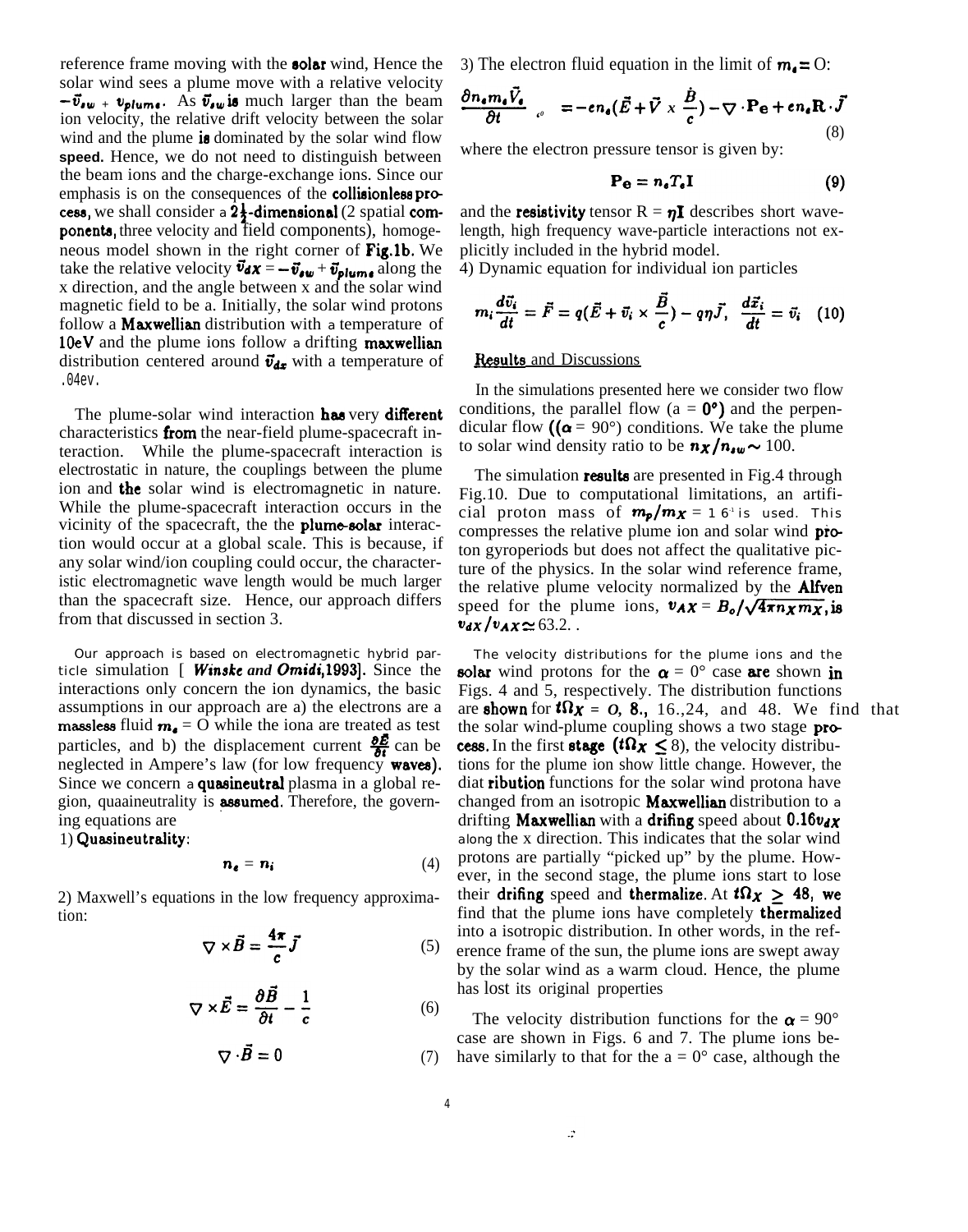thermalization starts a little later, The solar wind protons settle to a drifting distribution with a drifing speed about  $0.19v_{dX}$  during the first stage. During the second stage, the relaxation process is *slower* in the direction parallel to  $\vec{B}_{\rho}$ .

To understand these results, we analyze the time history of the plume ion energies associated with the three velocity components and the magnetic wave energy density in the system  $((\delta B/B_0)^2)$  (Figs. 8 and 10). For the  $\alpha = 0^{\circ}$  case, we find that the magnetic wave energy start to grow exponentially at  $t\Omega_X \sim 15$ , indicating an electromagnetic instability is excited. As the instability grows, wave-particle interactions drive the system toward isotropy and reduces the amount of free energy available for wave growth, Hence, the growth of wave energy is accompanied by a decrease of  $v_{\tau}$  and increases in  $v_y$  and  $v_z$ . The wave energy saturates at an almost constant level at  $t\Omega_X \simeq 40$ . The fact that  $(\delta B/B_0)^2 >> 1$  after instability excitation suggests that the wave-particle interaction is strongly non-linear. For the  $\alpha = 90^{\circ}$  case, the time histories have similar characteristics. However, the magnetic field fluctuations is only **about** 40% of that for  $\alpha = O^{\circ}$ . This **indicates** that the instability is weaker in the  $\alpha = 90^{\circ}$  case.

We also carry out a Fourier **frequency** analysis of the magnetic field fluctuations. Figs. 9 and 11 show the power spectra of the three magnetic field components for the  $\alpha = 0^{\circ}$  and  $\alpha = 90^{\circ}$  cases, respectively. For the  $\alpha = 0^{\circ}$  case, the spectra shows a strong enhancement of transverse magnetic fluctuations at frequencies  $\omega_r \sim 0.5 \Omega_X < \Omega_p$ . However, the spectra for  $\alpha = 90^\circ$ have two peaka, one at  $\omega_r \sim 0.5\Omega_X$  and the other at  $\omega_r \sim 2\Omega_x$ . The spectra for  $\alpha = 90^\circ$  suggest that the fluctuations arise **predominantly** from cyclotron resonance in this case.

We have also performed simulations for  $n_x/n_y = 10$ and  $n_X/n_{sw} = 1000$ . The  $n_X/n_{sw} = 10$  case shows an earlier instability excitation while the  $n_X/n_a w = 1000$ case shows a much later instability excitation.

The physics of the **collisionless** plume ion-solar wind coupling can be summarized as follows. Under the perpendicular flow condition,  $\alpha \sim 90^{\circ}$ , cyclotron pickup leads to a ring-shaped newborn ion velocity distribution. Under the parallel flow condition,  $\alpha \sim 0^{\circ}$ , there are no magnetic forces on the newborn ions and the resulting distribution is a beam moving along the background magnetic field relative to the solar wind distribution. If  $\alpha$  has an intermediate value, the newborn ions assume a ring-beam distribution. These non-Maxwellian distributions **represent** a strong source of free energy relative to the solar wind ion velocity distribution, and can excite a variety of instabilities which lead to enhanced fluctuations which, in turn, scatter the plume ions toward isotropization [Gary, 1991].

#### 5. Summary and Conclusions

We have developed a global analysis of ion thruster plume interactions for interplanetary spacecraft which includes a fully 3-dimensional electrostatic PIC-MCC model for near-field interactions and a  $2\frac{1}{2}$ -dimensional electromagnetic hybrid PIC model for far-field plume solar wind couplings. We show that different physical process dominates in different plume regions. In the near-field region of the spacecraft, the interaction is driver by the low energy charge-exchange ions responding to the electrostatic potential. The presence of the so-Iar wind environment may induce complex plume-solar wind interactions. In the vicinity of the thruster, since the thruster plume will dominate the spacecraft environment due to their much higher density, the main effect of the plume is simply to modify the solar wind as it flows paat the plume region. However, far away from the thruster where the plume density has decreased to a level that the solar wind plasma and fields can penetrate the plume, we find that the plume ions may couple with the solar wind through collective plasma effects. This is because both the low energy chargeexchange ions and the energetic beam ions, constitute a free energy source, which may drive one of several electromagnetic instabilities. The instabilities can generate enhanced magnetic field fluctuations, leading to significant particle scattering. This wave particle scattering will modify the properties of both the solar wind and the plume. Due to the large amount of free energies carried by the plume, the wave-particle interactions are highly non-linear, and can scatter the beam ions and charge-exchange ions into a isotropic distribution in the solar wind reference frame. This raises the possibility that far-field interactions may affect the plasma environment in the vicinity of the spacecraft. The scenario for maximum **plume-solar** wind coupling would be for the ion thruster to thrust in the direction anti-parallel to the local solar wind flow direction.

The far-field analysis presented in this paper only addresses the possibility and the mechanisms of solar wind-plume interactions but doea not attempt to quantify the effects of far-field interactions on the near-field environment. The homogeneous model also does not address the effects of finite plume size which inhibita growth of the electromagnetic instabilities. These issues will be addressed in our future work, which will extend this study to 3-D hybrid electromagnetic simulations to resolve plume-solar wind coupling in a global interaction region,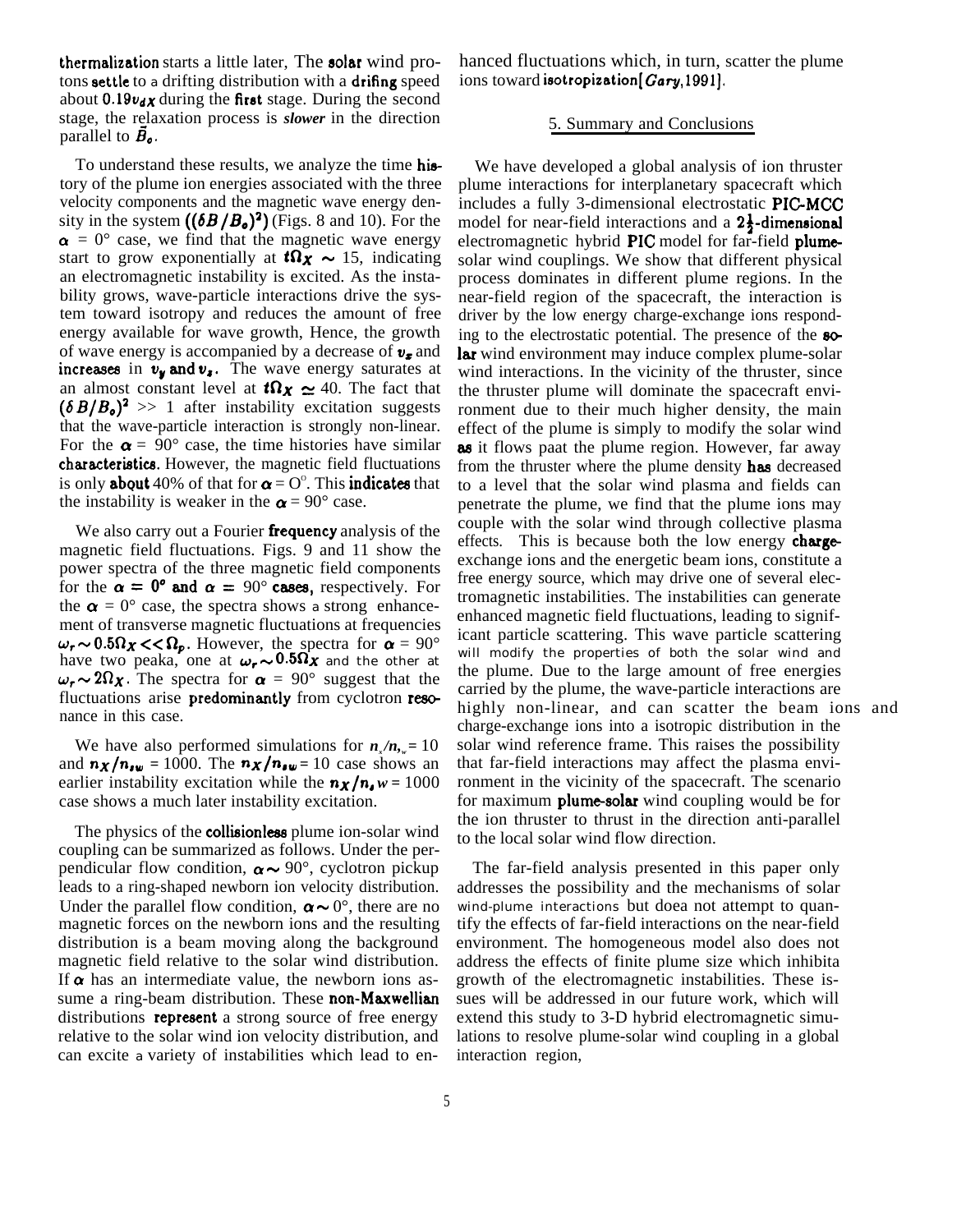#### Acknowledgement

We would like to thank  $Dr.S.P.$  Gary (Los Alamos National Lab) for many useful discussions. This work was carried out by the Jet Propulsion Laboratory, California Institute of Technology under a contract with NASA. Access to the Cray supercomputers used in this study was provided by funding from NASA Offices of Mission to Planet Earth, Aeronautics, and Space Science.

#### Reference s

- [1] S.P. Gary, C. Smith, M. Lee, M. Goldstein, D. Forslund, Electromagnetic ion beam instabilities, *Phys. Fluids, 28, 1984, pp438*
- [2] S.P. Gary, C. Madland, D. Schriver, and D. Winske, computer simulations of electromagnetic cool ion beam instabilities, *J. Geophys. Res.*, 91(A4), 1986, pp4188.
- [3] S.P. Gary, Electromagnetic ion/ion instabilities and their consequences in space **plasmas**: a review, *Space* Sci. Reviews, 56, 1991, pp373.
- [4] Omidi and Winske, A kinetic study of solar wind mass loading and cometary bow shocks *J. Geophys. Res,* 92(A12), 1987, pp13409.
- [5] R. Samanta Roy, D. Hastings, and N. Gatsonis Ion-thruster modeling for backflow contamination, *J. Spacecmjl Rockets, 33(4),* 1996a, pp525.
- [6] R. Samanta Roy, D. Hastings, and N. Gatsonis Numerical study of spacecraft contamination and interactions by ion-thruster effluents, *J. Spacecraft Rockets, 33(4),* 1996b, pp535.
- [7] D. Winske and N. Omidi, Hybrid codes, methods and applications, in *Computer Space Plasma Physics:* Simulation *Techniques and Sojiwam,* edited by H. Mataumoto and Y. Omura, Tokyo, 1993.
- [8] J. Wang and J. Brophy, 3-D Monte-Carlo particlein-cell simulations of ion thruster plasma interactions, *AIAA Pap. 95-2826,1995.*
- [9] J. Wang, J. Brophy, and D. Binza 3-D simulations of NSTAR ion thruster plasma environment, *A IAA Pap.* 96-9202,1996.
- [10] C. Wu and R. Davidson, Electromagnetic instabilities produced by neutral-particle ionization in interplanetary Space, *J. Geophy% Re8.,* 77(28), 1972, pp5399.

# **Figure Captions**

Figure 1: Model setup. a) Near-field interaction model. b) Far-field interaction model..

Figure 2: Plasma plume on a xy plane cutting through the center of thruster and spacecraft. a)  $P\odot$ tential contours. b) Total ion density contours (contour level:  $n_{ion} / n_{bi0} = 10-4, 5 \times 10^{-4}, 10-3, 5 \times 10^{-3}, 10^{-2},$ 5 x 10-2, 0.1, 0.5, 1., 1.5). c) Charge-exchange ion current vectors *Jcez.*

Figure 3: Charge-exchange ion density contours on a xy **plane** cutting through different z locations:  $z = 24$ (a),  $z = 25$  (b), and  $z = 28$  (c).

Figure 4: Plume ion velocity distributions for the  $\alpha = 0^{\circ}$  case. The distributions are plotted at  $\Omega_{\chi} t = 0$ (solid), 8 (dashed), 16 (dotted), 24 (dot-dashed), and 48 (dot-dot-dashed).

Figure 5: Solar wind proton velocity distributiona for the  $\alpha = 0^{\circ}$  case.

Figure 6: Plume ion velocity **distributions** for the  $\alpha$  = 90° case. The distributions are plotted at  $\Omega_{\mathbf{X}}t = 0$ (solid), 8 (dashed), 16 (dotted), 24 (dot-dashed), and 48 (dot-dot-dashed).

Figure 7: Solar wind proton velocity distributiona for the  $\alpha = 90^{\circ}$  case.

Figure 8: Time histories for the  $\alpha = 0^{\circ}$  case. a) magnetic field fluctuation energy density  $\delta B^2/B_o^2$ . b) magnetic field fluctuation energy density  $\delta B^2/B_o^2$ . b)<br>plume ion energy densities  $\frac{v_i^2}{2v_{AX}^2}$  (j = z: solid line; j = y: daahed line;  $\boldsymbol{j} = z$ : dotted line.)

Figure 9: Fourier frequency spectra for the  $\alpha = 0$ " case.  $(|\delta B_x|^2:$  solid line;  $|\delta B_y|^2:$  dashed line;  $|\delta B_x|^2:$ dotted line.)

Figure 10: Time histories for the  $a = 90^\circ$  case. a) magnetic field fluctuation energy density  $\delta B^2/B_o^2$ . b) magnetic field fluctuation **energy** density  $\delta B^2/B_o^2$ . b)<br>plume ion energy densities  $\frac{\nu_j}{2\nu_{AX}}$ . (j = x: solid line;  $j = y$ : dashed line;  $j = z$ : dotted line,)

Figure 11: Fourier frequency spectra for the  $\alpha = 90^{\circ}$ case.  $(|\delta B_x|^2$ : solid line;  $|\delta B_y|^2$ : dashed line;  $|\delta B_x|^2$ : dotted line.)

,.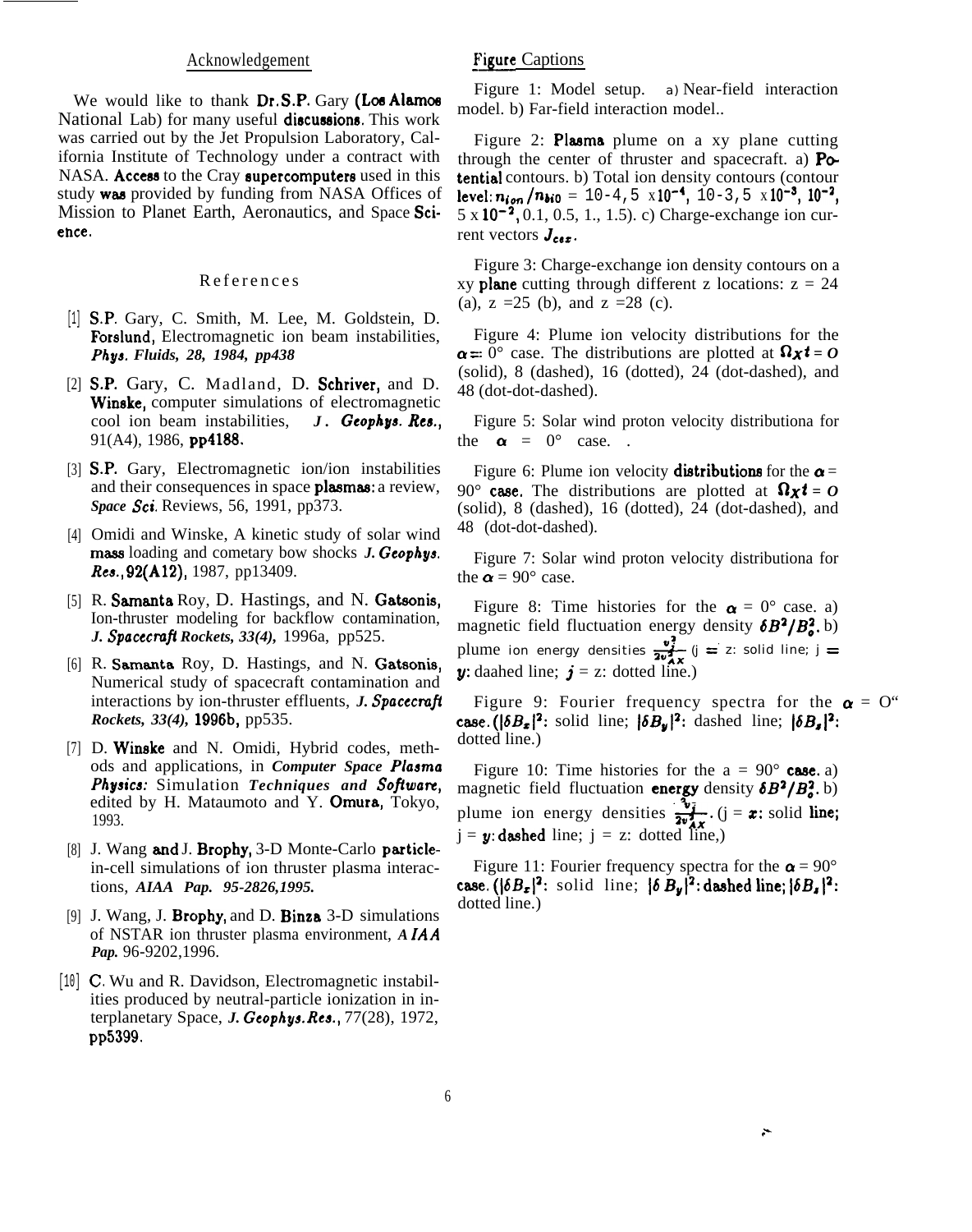

 $\tilde{\mathbf{r}}$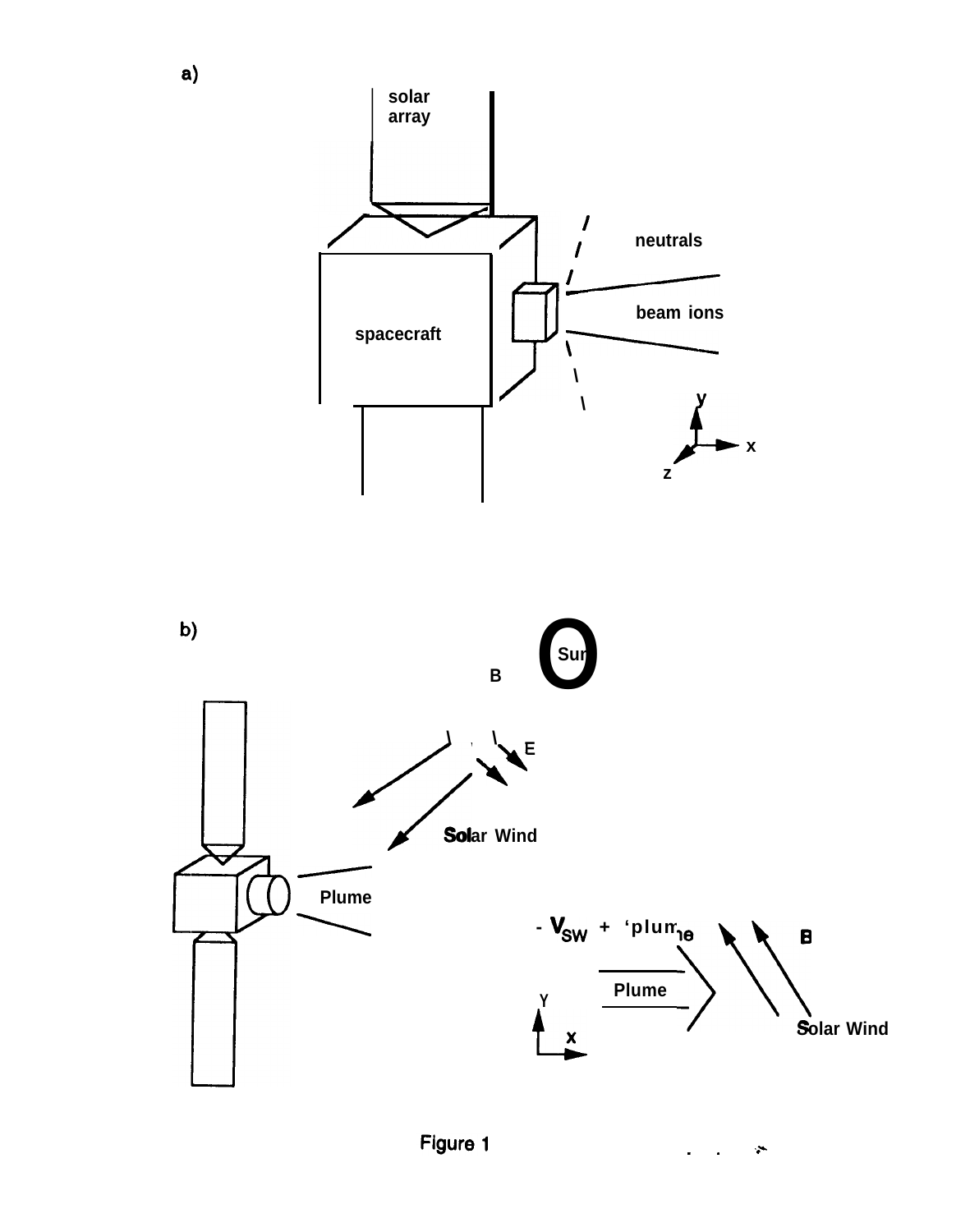



 $\overline{20. x}$ 

 $40.$ 

Figure 2

Figure 3  $\ddot{z}$  $\ddot{\phantom{1}}$ 

 $\frac{1}{20}$ . x

 $\overline{40}$ .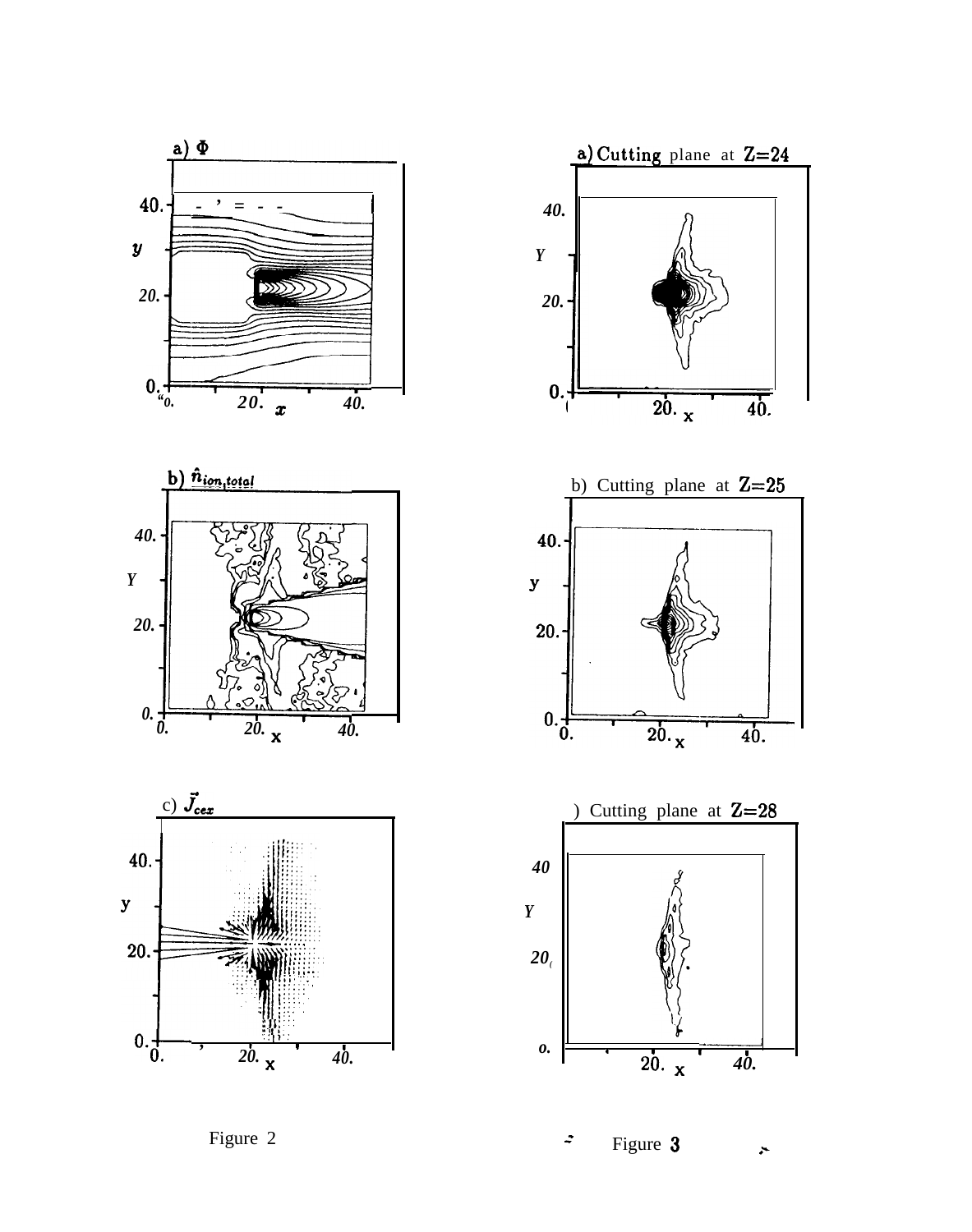

Figure 5  $\ddot{\cdot}$ 

..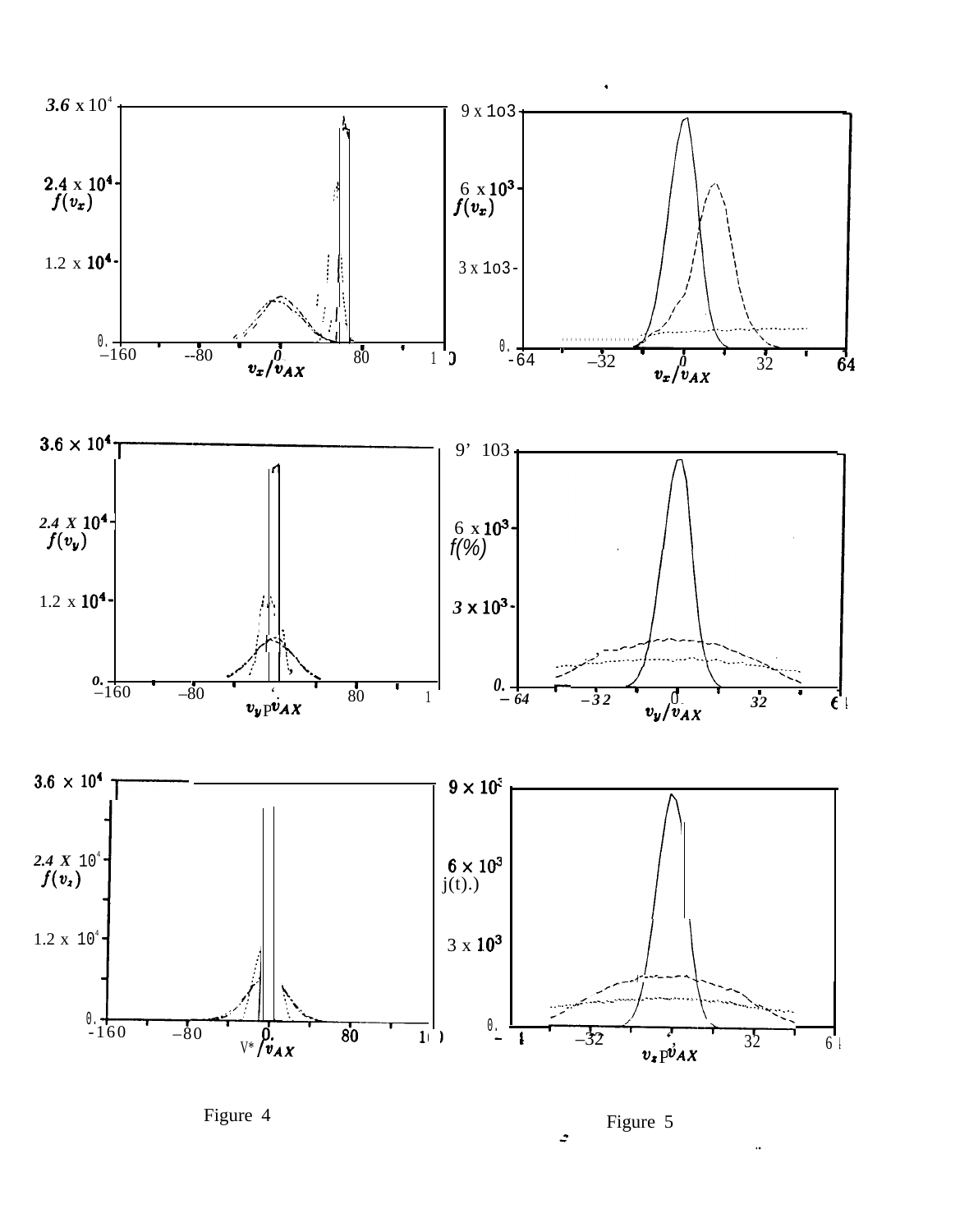